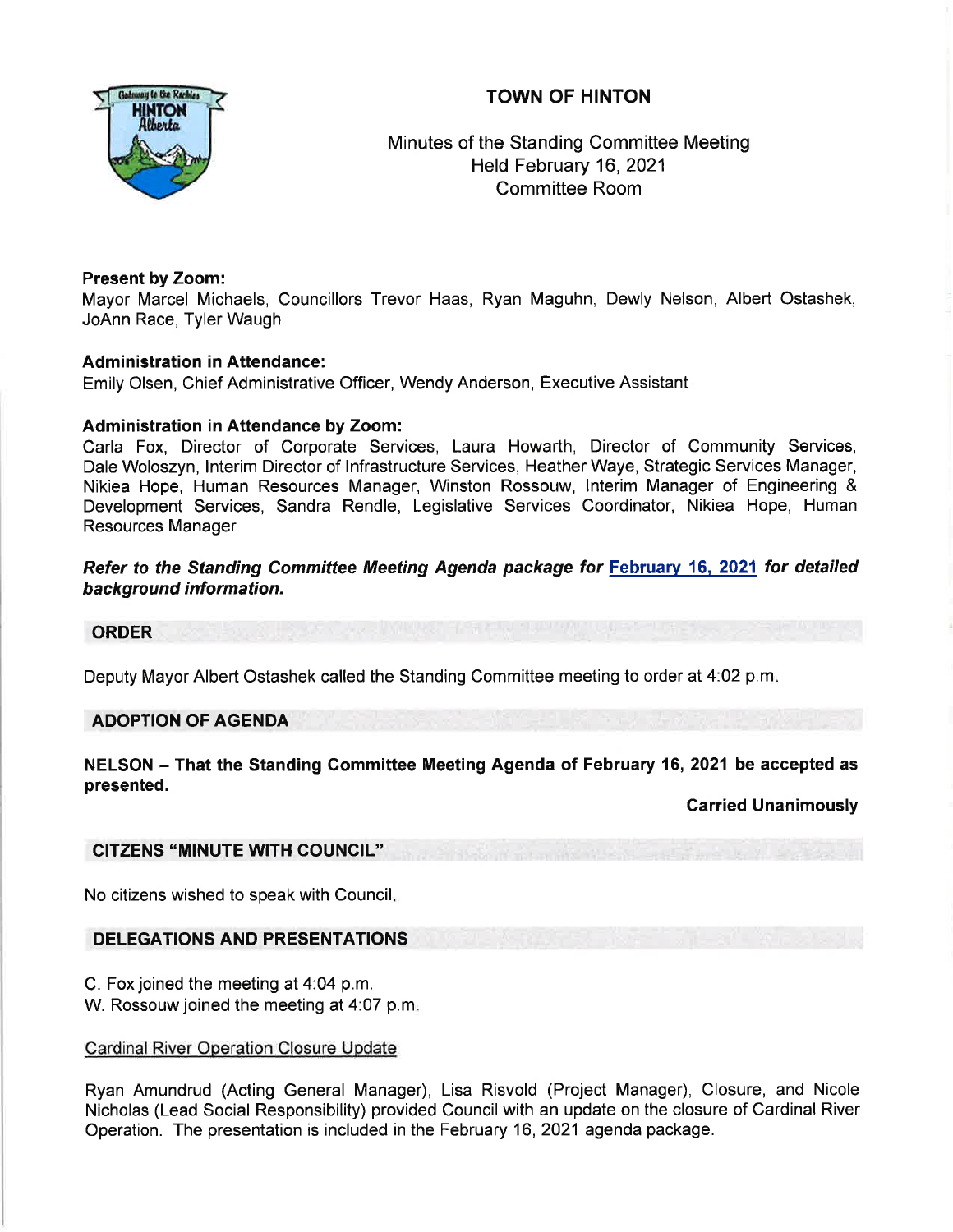Town of Hinton Standing Committee Meeting Minutes- February 16, 2021 Page l2

# ACTION ITEMS

1. Temporarv Mandatorv Mask and Face Coverinqs Bvlaw Review

An Emergency Agency Committee meeting is scheduled for March 23,2021; the committee can review the bylaw at this meeting.

2. Securinq the Land for an All Wheel Park

MAGUHN - That Gommittee direct Administration to bring the Securing the Land for an All Wheel Park report to the March 2, 2021 Regular Council Meeting for decision related to the assignment of Erith Park lands for the purpose of advancing the All Wheel Park project proposal. Consensus Achieved 7-0

#### 3. 2021 - 2023 Three-Year Plan

NELSON - That Gommittee recommend Council approve a Three-Year Operating Plan reflecting no more than 3% increase for each 2022 and 2023.

MICHAELS - That the above motion be tabled until later in the meeting.

Gonsensus Achieved 6-1 For: Haas, Waugh, Maguhn, Michaels, Ostashek, Race Against: Nelson

A short break was called at 5:33 p.m. with the meeting resuming at 5:45 p.m.

WAUGH - That Committee recommend Council approve the 2021-2023 Three-Year Operating Plan as presented.

**Withdrawn** 

MICHAELS - Direct Administration to bring forward a 2022 draft budget with a maximum 3% tax increase,

Gonsensus Achieved 7-0

H. Waye left the meeting at 5:53 p.m.

MICHAELS - That the following direction be raised from the table.

NELSON - That Committee recommend Gouncil approve a Three-Year Operating Plan reflecting no more than 3% increase for each 2022 and 2023.

> Gonsensus Achieved 6-1 For: Haas, Waugh, Maguhn, Michaels, Ostashek, Race Against: Nelson

NELSON - That Committee recommend Council approve a Three-Year Operating Plan reflecting no more than 3% increase for each 2022 and 2023.

> Gonsensus Defeated 2-5 For: Maguhn, Nelson Against: Haas, Waugh, Michaels, Ostashek, Race